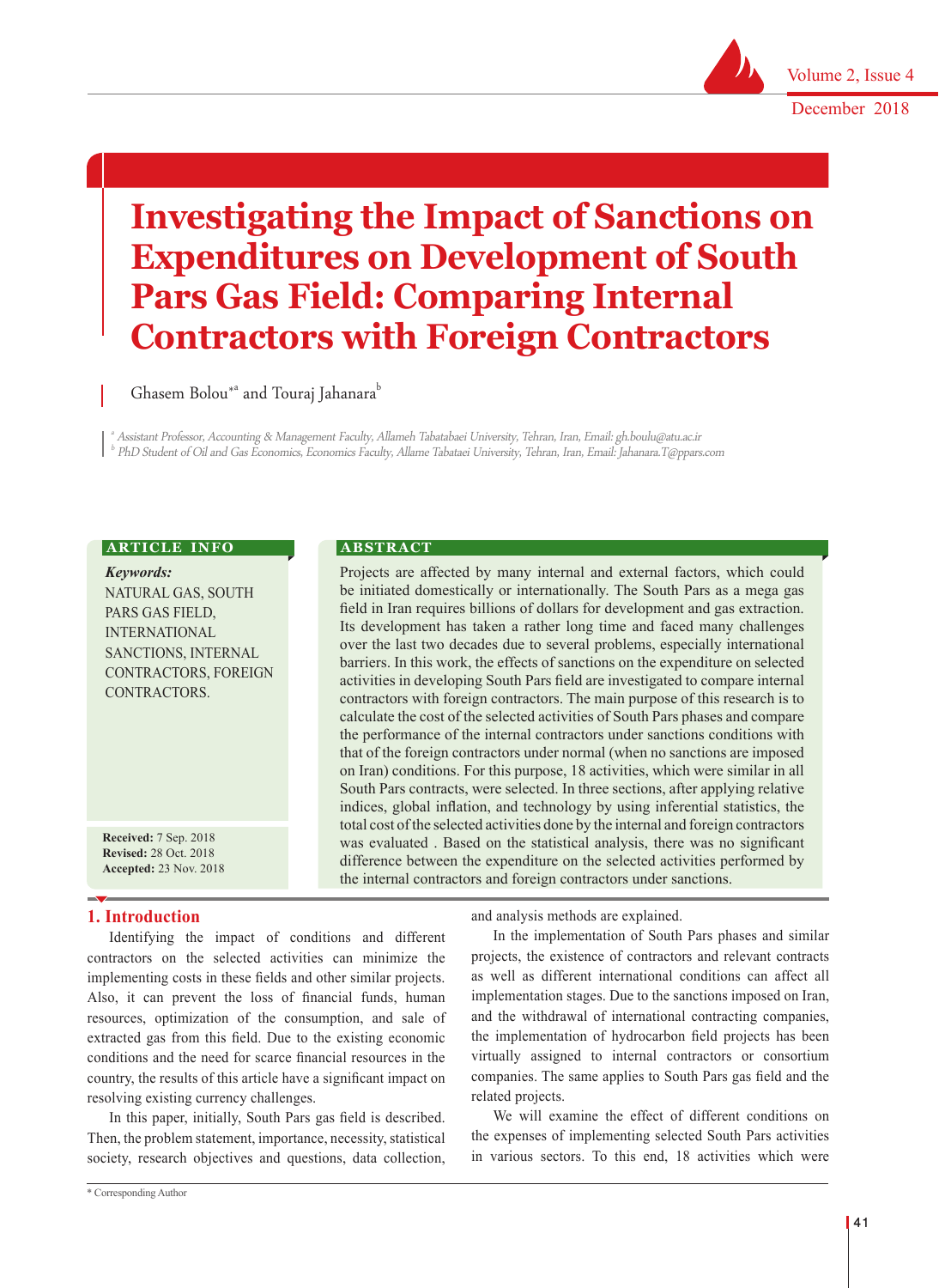identical to all contracts of South Pars gas field development were chosen. Onshore, offshore, and drilling sections were selected, and the corresponding expenses were analyzed and compared by using relevant indicators. These indicators were selected by using the inventive design and considering the price and technology changes between the 10 internal contractors and the 10 foreign contractors.

# **2. Literature Review**

## **2.1. South Pars Gas Field**

Iran is ranked first in the world by storing 953 trillion cubic feet of gas storages, which are often in the gas fields, oilfields, and gas caps. The country's largest gas field is South Pars gas field, which has a storage area about 507 trillion cubic feet along with the border between Iran and Qatar. About a third of Iran's total gas reserves are accumulated in this vast area. Iran and Qatar have always competed for excellence in the exploitation of hydrocarbon resources from the start of gas production in this area.

## **2.2. Operating Phases**

Operating phases are the phases in which the operation of the three parts, namely onshore, offshore, and drilling, has been completed, and natural gas is being extracted. These phases can have the same standard design and daily gas production of 1,765 million cubic feet per phase.

| Phases 2 and 3   | equivalent to two standard |  |  |
|------------------|----------------------------|--|--|
| phases           |                            |  |  |
| Phases 4 and 5   | equivalent to two standard |  |  |
| phases           |                            |  |  |
| Phases 6,7 and 8 | equivalent to two standard |  |  |
| phases           |                            |  |  |
| Phases 9 and 10  | equivalent to two standard |  |  |
| phases           |                            |  |  |
| Phase 12         | equivalent to two standard |  |  |
| phases           |                            |  |  |
| Phases 15 and 16 | equivalent to two standard |  |  |
| phases           |                            |  |  |
| Phases 17 and 18 | equivalent to two standard |  |  |
| phases           |                            |  |  |
| Phase 19         |                            |  |  |

#### **2.3. Economic Sanctions**

Economic sanctions are designed to influence the policies of the target countries by putting economic pressure on and forcing them to accept their demands. (Huffaer & Scott, Hamid Reza Derakhshan, 2014). Economic sanctions are generally considered to be classified into two major types, or they are applied to two areas:

 Imposing a trade sanction in which exports to and imports from the sanctioned country are targeted, limited, or suspended.

Appling restrictions and terminating financial relations.

#### **2.4. Noneconomic Sanctions**

These sanctions are usually imposed before the economic sanctions and are aimed at persuading the target country to change its policy. Noneconomic sanctions depending on the country and circumstances include:

- Cancellation of multilateral meetings;
- Refusal to grant visas;
- Reduction in the level of political representation;
- Prevention of the target country from joining international organizations;
- Opposition to the host country for hosting international meetings;
- Refusal of official aid and assistance in a critical crisis;
- Disconnecting telephone, radio, satellite, sea and land communications.

#### **2.5. Effectiveness of Sanctions**

From the standpoint of international trade principles, any sanctions comprise ordered interference with free trade and cause "trade distortion." Business distortion is costly, and both parties often incur costs. Prohibiting imports from or refusing exports to a country will make imports and exports more expensive. It is stated that the goal of the sanctions is to increase trade costs and trade diversion in the target country. However, the cost of sanctions varies according to the countries involved, as well as depending on the involved sector (Emadi, 2012).

Sanctioning the targeted government avoids financial transactions, money transfers, and investment. The sanctioning country uses its influence in international financial institutions to disrupt any financial relationship or technical assistance or even blocks the sanctioned country's assets.

The effectiveness of unilateral sanctions is usually very low unless the sanctioning country has an economic power superior to the target country, and there is a great deal of interdependence between the two countries.

Strategic economic sanctions are different from regular sanctions, which are used for other economic or non-strategic interests, and sanctions for strategic purposes are usually replaced with the war option. Therefore, the cost of economic sanctions is far less than the war, and it can entirely be justified by the country or countries executing economic sanctions.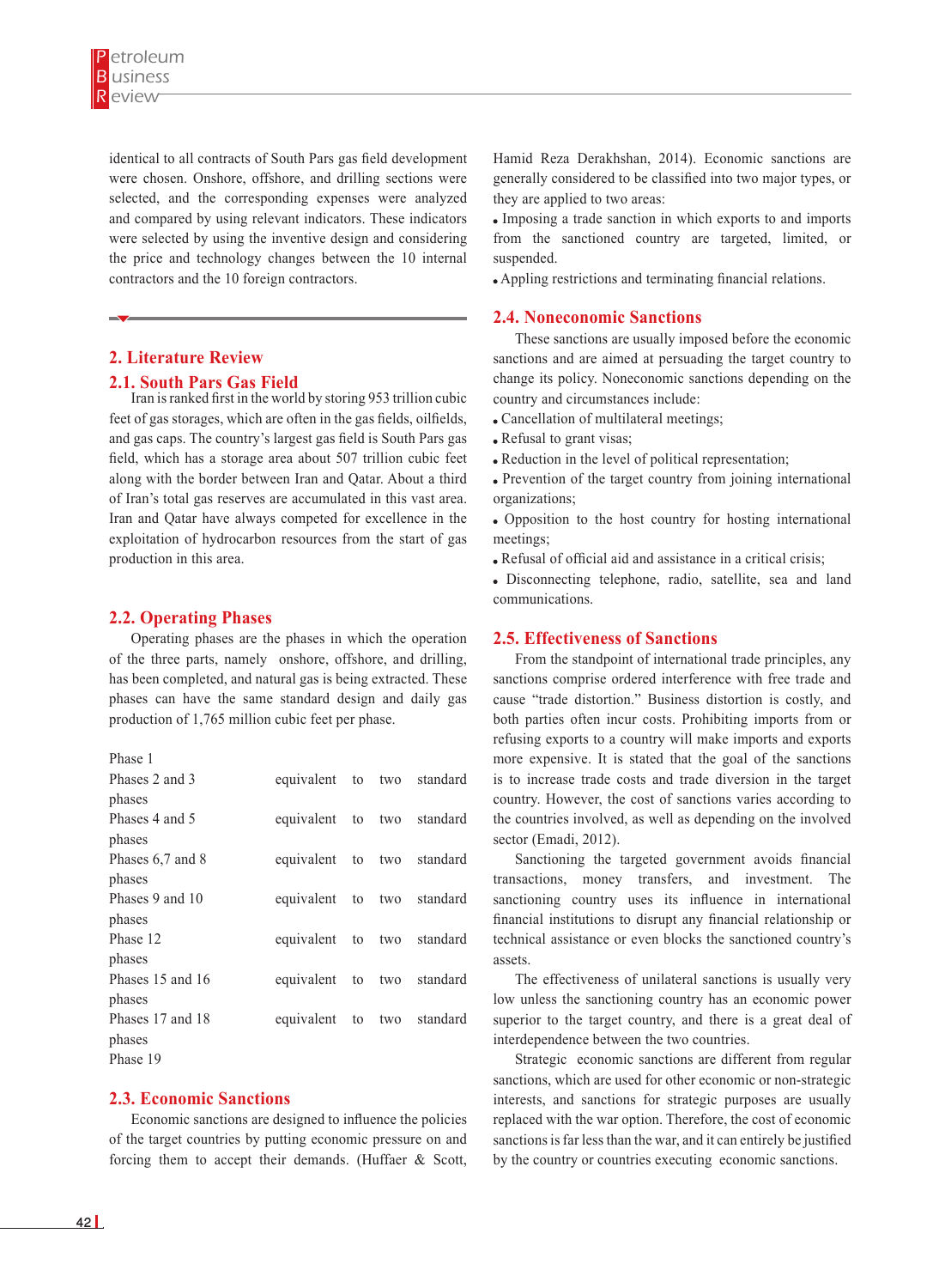The transition to economic sanctions for strategic purposes is usually performed in four steps:

 Encouraging the target country privately and through bilateral negotiations;

 Publicly requesting the target country and publicly announcing it;

 Consulting with allies for further action and system action if needed;

Imposing the sanction at a noneconomic level.

# **2.6. The International Sanctions Trend on Iran's Oil and Gas Industry**

In recent years, Iran's oil and gas sector has become the main focus of competition, like a double-edged sword between Iran and the United States. Although Iran ranks third, second, and fifth in terms of crude oil, natural gas reserves, and crude oil production respectively, it is in the first place in terms of total hydrocarbon reserves (crude oil and natural gas). Therefore, Iran takes an exceptional position in the world energy market, and no country or international corporation can overlook the economic and political benefits of cooperating with Iran and the vital value of making energy contracts with Iran. However, in recent years, due to the sanctions imposed on Iran, especially in the oil and gas industry, the risk of investment and activity in the Iranian oil and gas industry has increased in comparison to the other oilrich countries in the Middle East region. The US has recently tightened its sanctions against the Islamic Republic of Iran by imposing pressure on foreign companies to choose between Iran and the US markets.

According to the country's statistical reports on oil purchase, Iran has had great difficulty in finding financial institutions to pay for energy-consuming companies and in receiving incomes from selling oil and its products since the beginning of the sanctions imposed on Iran. European and Middle Eastern banks refuse to issue letters of credit (LC) to Iranian financial institutions, which makes it difficult for the customers to pay for the oil purchased from Iran. Shipping companies also prevent transporting their tankers to Iranian oil terminals. Moreover, international insurance companies are reluctant to insure Iran-linked oil shipments. Therefore, Iran will increasingly find fewer financial institutions to deal with, and Chinese banks may be the last source of financing for trade with Iran.

Banks which are still trading with Iran pose many problems for the Iranian side. Reports indicate that some Iranian government officials have complained that Iran's most important oil buyers who purchased oil in the dollar or euro currencies have not been able to pay the price of Iranian crude oil, which has led to a currency shortage, and as a result, the central bank has attempted to strengthen Rial currency power in the Middle East.

#### **2.7. Research Background**

Among the similar researches in the field of oil and gas industry from the perspective of economic and financial, we address the following.

Linbrown (2011) explored new investments in the petroleum industry, which indicate that the cost of investing in oil and gas resources, especially in North America, has sharply increased. The primary feature of new oil resources is their high costs accounting for more than a third of the total investment in this industry.

Jaw (2011) also funded projects for hydrocarbon fields and bank capital constraints. The failure of financial markets and the international banking system has shadowed the global economy, which has led to an increase in development and implementation costs for oil and gas projects.

Philip Daniel (2011) reviewed the financial framework as well as the old and new challenges of oil contracts. He reported that it is possible to define new projects in the upstream sector of the oil and gas industry.

Moreover, Akhavan (2014) examined the requirements for South Pars gas field development contracts from three aspects of time, expenses, and repayment during the period.

Khalili Iraqi et al. (2014) used real powers as a technique which is generally very suitable for evaluating economic projects with financial returns under the uncertainty conditions to estimate the South Pars gas field development project. In this context, the weaknesses of traditional financial evaluation methods such as discounted cash flows and present net value were addressed and compared with conventional methods. Further, he determined that it is possible to determine the optimal time for the development of the phases using this approach. It is suggested that this approach, i.e. the economic evaluation of investment projects in various applications, should be used under uncertainty conditions.

In addition, Khazani et al. (2014) explored the exploitation of Iran's oil and gas fields shared with the Persian Gulf countries and outlined the current strengths and weaknesses of the extraction of the shared reservoirs. Based on the research findings, revising the current regime of extraction from the joint oil and gas reservoirs and taking steps towards the implementation of unit management on such reservoirs is an inevitable necessity to increase Iran's economic benefits in the gas extraction of the shared fields.

Javadi et al. (2017) investigated the relationship between some financial variables of the oil and gas companies within the Organization of the Petroleum Exporting Countries (OPEC). Furthermore, Javadi et al. (2018) measured the financial performance of the companies affiliated to the National Iranian Gas Company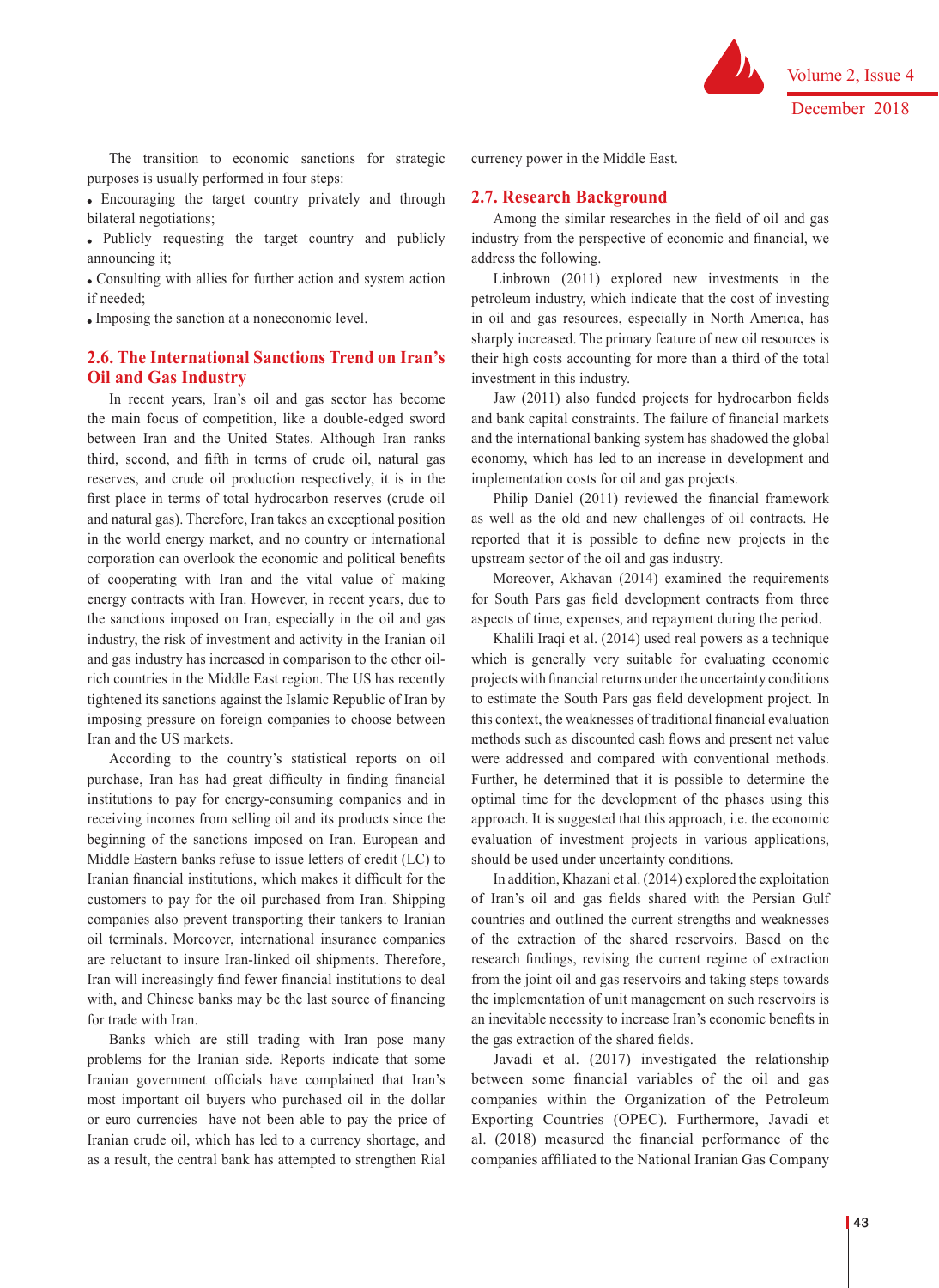(NIGC) which receives its gas from different phases of South Pars gas field. Although these two recent studies were in the field of oil and gas, especially in the context of Iran, they have not considered the cost of the development of South Pars gas field.

With regard to the above review, it can be concluded that the nontechnical aspect of the oil and gas industry in Iran is a rather untouched area, and there are very few studies in this context.

#### **3. Research Methodology**

In this part, first, the factors affecting the increase in the expenditure on selected activities in the development of South Pars gas field and the relevant indicators are described. Then, the process of selecting South Pars phases is divided into several components which provide the basis for the present research.

In this study, the two primary states are compared with each other:

 The first phase of implementation by the foreign company under unconventional conditions.

 The second phase of implementation by the internal contractors under sanction conditions.

The 18 selected activities in South Pars gas phases are analyzed and the costs of the 10 internal contractors and the 10 foreign contractors were compared.

# **3.1. Effectiveness of Factors Influencing the Expenditure on Selected Activities**

Factors affecting the expenditures on the chosen activities in the development of South Pars gas field are considered in three general categories.

#### **3.1.1. Factors Affected by Sanctions**

This group relates to the factors which lead to international sanctions. These sanctions have imposed three types of restrictions, namely restrictions on imports, restrictions on exports, and difficulty in transferring the currency resources, on the project expenditures. The above limitations ultimately reflect their effect by increasing the presence of intermediaries and segmentation, raising

exchange costs, reducing Iran's foreign exchange earnings, and increasing the exchange rate in the costs of the project.

## **3.1.2. Factors Affected by International Price Changes**

Considering the global nature of the oil and gas superstructures implementation, changes in international prices also impact on the implementation of these types of projects. Therefore, worldwide inflation is considered to be an effective factor in raising costs. Foreign investment can change the price of engineering services (design), the price of materials and equipment (procurement), and other external resources necessary to help advance the project. In order to determine the real costs of the project, it is essential to consider the differences caused by changes in external prices in the costs associated with design, procurement, and construction phases.

## **3.1.3. Factors Influenced by the Implementation of the Economic Development Plan Focusing on the Targeted Subsidy Scheme**

Another factor directly and indirectly affecting the costs of implementing development projects is the implementation of a plan for economic transformation which concentrates on a targeted subsidy scheme. The plan, in the form of eliminating subsidies of energy carriers and some of the essential commodities, has led to a rise in prices of many goods and services, construction costs, transportation costs, and prices of mechanical, electrical, and industrial products. Moreover, these developments eventually affect the producer price index.

The factors described above have, directly and indirectly, increased spending on South Pars development projects and raised the actual costs of these projects.

# **3.2. Index of Measuring the Factors Affecting Expenditure on South Pars Development Projects**

## **3.2.1. Index of Rising Expenditures Due to the Sanctions**

- Mediation cost index of foreign purchases;
- Index of the cost of transferring foreign currency.

|                     | Table 1 - Sanctions adjustment coefficients |      |      |      |      |      |      |      |      |      |      |  |  |
|---------------------|---------------------------------------------|------|------|------|------|------|------|------|------|------|------|--|--|
| <b>Index</b>        | 2003                                        | 2004 | 2005 | 2006 | 2007 | 2008 | 2009 | 2010 | 2011 | 2012 | 2013 |  |  |
| <b>Brokers</b> Fee  | 100                                         | 108  | 108  | 108  | 108  | 108  | 114  | 117  | 117  | 117  | 117  |  |  |
| <b>Transfer Fee</b> | 100                                         | 104  | 104  | 104  | 104  | 104  | 104  | 105  | 105  | 105  | 105  |  |  |
| Average             | 100                                         | 106  | 106  | 106  | 106  | 106  | 109  | 111  | 111  | 111  | 111  |  |  |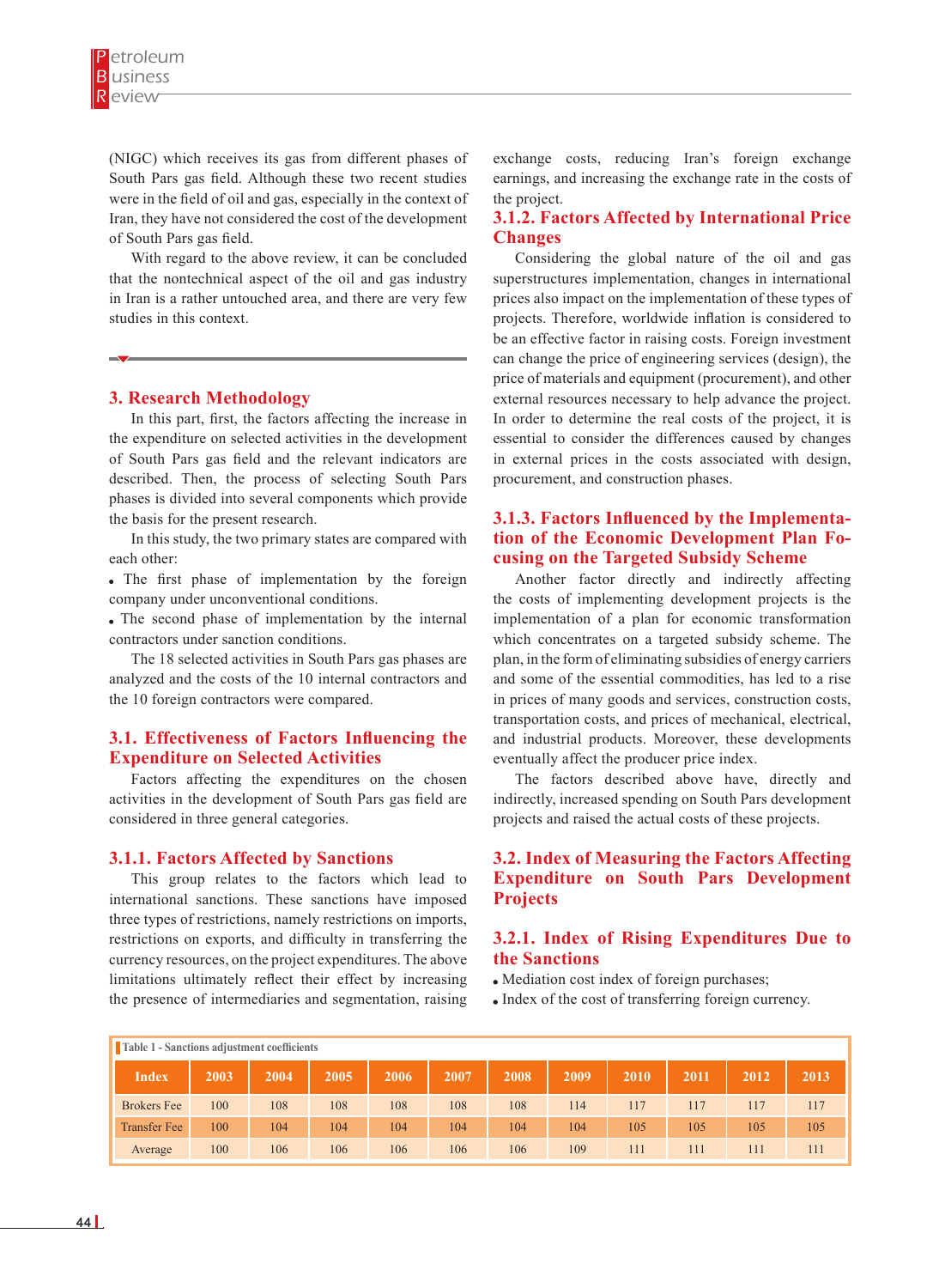

| Table 2 - Adjustment coefficients of international price changes |      |       |       |       |       |       |       |       |       |       |       |
|------------------------------------------------------------------|------|-------|-------|-------|-------|-------|-------|-------|-------|-------|-------|
| <b>Index</b>                                                     | 2003 | 2004  | 2005  | 2006  | 2007  | 2008  | 2009  | 2010  | 2011  | 2012  | 2013  |
| Capex and Opex Cost:<br>Upstream Oil & Gas                       | 100  | 104.3 | 113.7 | 115.5 | 116.4 | 117.9 | 109.9 | 104.8 | 105.6 | 106.5 | 107.3 |
| International Index of<br>Oil $&$ Gas Equipment                  | 100  | 99.1  | 101.2 | 103.9 | 105.2 | 106.8 | 106.8 | 106.1 | 106.9 | 107.9 | 108.8 |
| International Index of<br>$Oil \&$ Gas Pipes                     | 100  | 102.3 | 93.8  | 101.5 | 103.2 | 99.8  | 98.6  | 99.3  | 99.3  | 99.4  | 99.4  |
| Index of Renting Drilling Rigs                                   | 100  | 91.2  | 93.6  | 110.3 | 142.0 | 146.0 | 96.0  | 72.4  | 71.2  | 70.4  | 69.2  |
| Average                                                          | 100  | 99.2  | 100.6 | 107.8 | 116.7 | 117.6 | 102.8 | 95.7  | 95.8  | 96.1  | 96.2  |

# **3.2.2. Index of the International Changes in Equipment and Service Price**

 Indicator of capital expenditures and operations in the oil and gas upstream activities;

- The international price index of equipment;
- The international index of oil and gas pipelines;
- The cost of renting drilling rigs.

#### **3.2.3. Internal Index**

- Indicative price of industrial goods;
- Electricity price index;
- Mechanical equipment prices;
- The freight price index;
- Property price index;
- Service price index.

# **3.3. Mann-Whitney Test**

The Mann-Whitney test is a comparative test to compare the status of two independent groups. When the data of a study are qualitatively sequential or abnormal, it is better to use this test, which is a nonparametric test and equivalent to two independent  $t$  tests of samples. In this case, we do not use two independent *t* tests of the samples because the average of the variables measured on an orderly scale will not have

significant meanings. For example, when we want to compare the height of two groups of women and men, it is better to sort people by height and rank them to compare their mean height. Suppose that we want to compare two traditional and new methods of teaching students of a school. The students are randomly selected, and the subjects are randomly reassigned to each of the two methods  $(n_i)$  in the first method and  $n_2$  in the second method, where,  $n_1 + n_2 = N$ ); after the training ends, a single test is performed on all of them. Then, their grades are considered and ranked in order. Next, in the following index, we compute the sum of the ratings of each group and name them  $R_i$  and  $R_i$ .

The Mann-Whitney test statistic is now defined by:

$$
W = n_1 \times n_2 + \frac{n_1(n_1+1)}{2} - R_1
$$
  

$$
W' = n_1 \times n_2 + \frac{n_2(n_2+1)}{2} - R_2
$$
 (1)

s. When the data of a considered to be the two groups are not equal, then  $n_1$  is abnormal, it is better to considered to be the smaller group, and  $n_2$  will be the larger  $\alpha$  is extended to group. Calculating either of *W* or *W'* is enough because they is the stand equivalent to group. Calculating either of *W* or *W'* is enough because they If the size of the two groups are not equal, then *n1* is are related as given by:

$$
W + W' = n_1 \times n_2 \tag{2}
$$

In this test, the hypotheses are as follows:

| Table 3 - Adjustment coefficients of internal indicators |      |       |       |       |       |       |       |       |       |       |       |
|----------------------------------------------------------|------|-------|-------|-------|-------|-------|-------|-------|-------|-------|-------|
| <b>Index</b>                                             | 2003 | 2004  | 2005  | 2006  | 2007  | 2008  | 2009  | 2010  | 2011  | 2012  | 2013  |
| Industrial Goods Price Index                             | 100  | 122.0 | 188.3 | 244.0 | 329.3 | 362.0 | 360.5 | 373.5 | 402.8 | 418.5 | 436.8 |
| <b>Electricity Price Index</b>                           | 100  | 115.7 | 135.4 | 217   | 257   | 279   | 282   | 295   | 325   | 358   | 366   |
| Mechanical Price Index                                   | 100  | 110.5 | 129.3 | 185   | 228   | 248   | 257   | 268   | 299   | 310   | 329   |
| Freight and Fuel Price Index                             | 100  | 106   | 113.5 | 128   | 154   | 200   | 251   | 273   | 309   | 312   | 331   |
| <b>Building Price Index</b>                              | 100  | 113.2 | 135.5 | 189.0 | 226.0 | 244.4 | 238.8 | 251.1 | 283.8 | 311.6 | 320.8 |
| Services Price Index                                     | 100  | 111.8 | 128.5 | 157.6 | 201.5 | 253.2 | 288.2 | 313.1 | 364.9 | 390.2 | 410.3 |
| Average                                                  | 100  | 113.2 | 138.4 | 187   | 233   | 264   | 279   | 296   | 331   | 350   | 365   |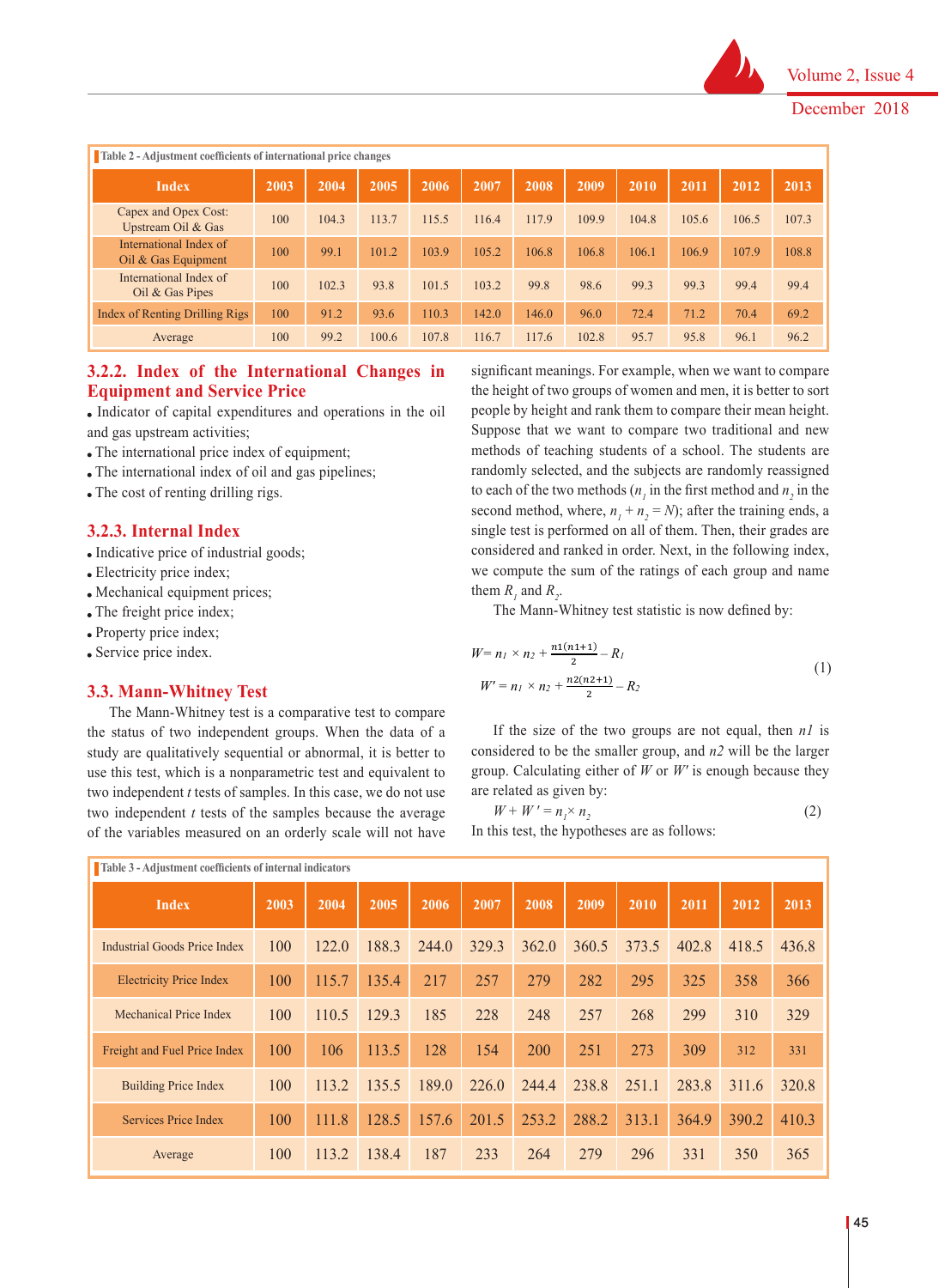**H0**: There is no difference between the two groups.

- $H_0$ : There is no difference between the two groups.
- $H_1$ : There is a difference between the two groups.

If the sample size was less than 20, then the Mann-Whitney table must be used to reject the zero hypothesis. If the sample table must be used to reject the zero hypothesis. If the sample size was greater than 20, then by using the mean and variance of the following indices, which have a standard normal distribution, we can compare the value at a level of significance of 0.05 with a value of 1.96 in the standard normal table.

$$
U = Z = \frac{W - \frac{n1 n^2}{2}}{\sqrt{\frac{n1 n^2 (n1 + n^2 + 1)}{12}}} \tag{3}
$$

# **4. Results**

#### **4.1. Data Analysis**

activities in South Pars gas field development calculated Table 4 lists the overhead costs of the 18 selected using time-driven activity based costing (TDABC). These costs are broken down into the internal contractors and the foreign contractors. One of the main elements of the cost is the overhead costs (expenses) which are not directly involved in the manufacture of goods and products; thus, it is not easy to include these costs in the production of a specific product.

 At the beginning of the documentation and reports available to National Iranian Oil Company (NIOC), expenditures paid to the contractors in the selected activities were extracted. Then, taking into account the indicators described in the previous section, the expenditures on the selected field development activities were calculated in million dollars for the foreign contractors and the internal contractors.

#### **4.2. Opportunity Cost**

 The opportunity cost of a resource is the value of the alternative source use, which is more valuable after its current use. According to the available documents (National Iranian Oil Company), the daily income of South Pars in 2013 (Annually extraction expenditures) was 7 million dollars for each phase. Therefore, considering the 10 phases of the project, these expenditures are expected to reach about 2.5 billion dollars in revenue per year. Specifically, the delays in the extraction from this field every day, every month, and every year will cause extensive economic damages to the country. The selected activities done the internal contractors compared with the foreign contractors in the long-term horizon creates an opportunity cost equivalent to a lower income due to this delay. Table 6 tabulates the opportunity cost of each activity,

|          | <b>Activities</b>              | <b>Internal Contractors</b>          |                                     | <b>Foreign Contractors</b>           |                                     |
|----------|--------------------------------|--------------------------------------|-------------------------------------|--------------------------------------|-------------------------------------|
| Part     | <b>Description</b>             | <b>Time</b><br><b>Consumed (Day)</b> | <b>Allocated</b><br><b>Overhead</b> | <b>Time</b><br><b>Consumed (Day)</b> | <b>Allocated</b><br><b>Overhead</b> |
|          | <b>Procurement Activities</b>  | 1750                                 | 20.43                               | 900                                  | 19.31                               |
|          | Supply of Equipment            | 750                                  | 8.76                                | 250                                  | 5.36                                |
|          | <b>Supply of Bulk Material</b> | 500                                  | 5.84                                | 200                                  | 4.29                                |
|          | <b>Supply of Spare Parts</b>   | 500                                  | 5.84                                | 100                                  | 2.15                                |
| Onshore  | Site Establishment             | 750                                  | 8.76                                | 200                                  | 4.29                                |
|          | <b>Plant Construction</b>      | 3000                                 | 35.02                               | 1600                                 | 34.33                               |
|          | Pre-Commissioning              | 500                                  | 5.84                                | 150                                  | 3.22                                |
|          | <b>Construction Camp</b>       | 1250                                 | 14.59                               | 600                                  | 12.87                               |
|          | Site Work                      | 500                                  | 5.84                                | 200                                  | 4.29                                |
|          | Mobilization/Demobilization    | 250                                  | 2.92                                | 80                                   | 1.72                                |
| Offshore | <b>Start-up Activities</b>     | 500                                  | 5.84                                | 150                                  | 3.22                                |
|          | Pre-Commissioning test         | 500                                  | 5.84                                | 250                                  | 5.36                                |
|          | <b>Appraisal Wells</b>         | 2500                                 | 29.19                               | 1300                                 | 27.89                               |
|          | <b>Deviated Wells</b>          | 4250                                 | 49.62                               | 2200                                 | 47.20                               |
|          | <b>Logistic Base Services</b>  | 750                                  | 8.76                                | 325                                  | 6.97                                |
| Drilling | <b>Yard Fabrication</b>        | 1500                                 | 17.51                               | 600                                  | 12.87                               |
|          | <b>Detailed Engineering</b>    | 500                                  | 5.84                                | 275                                  | 5.90                                |
|          | <b>Material Procurement</b>    | 1250                                 | 14.59                               | 175                                  | 3.75                                |
|          | Sum                            | 21500                                | 251                                 | 9555                                 | 205                                 |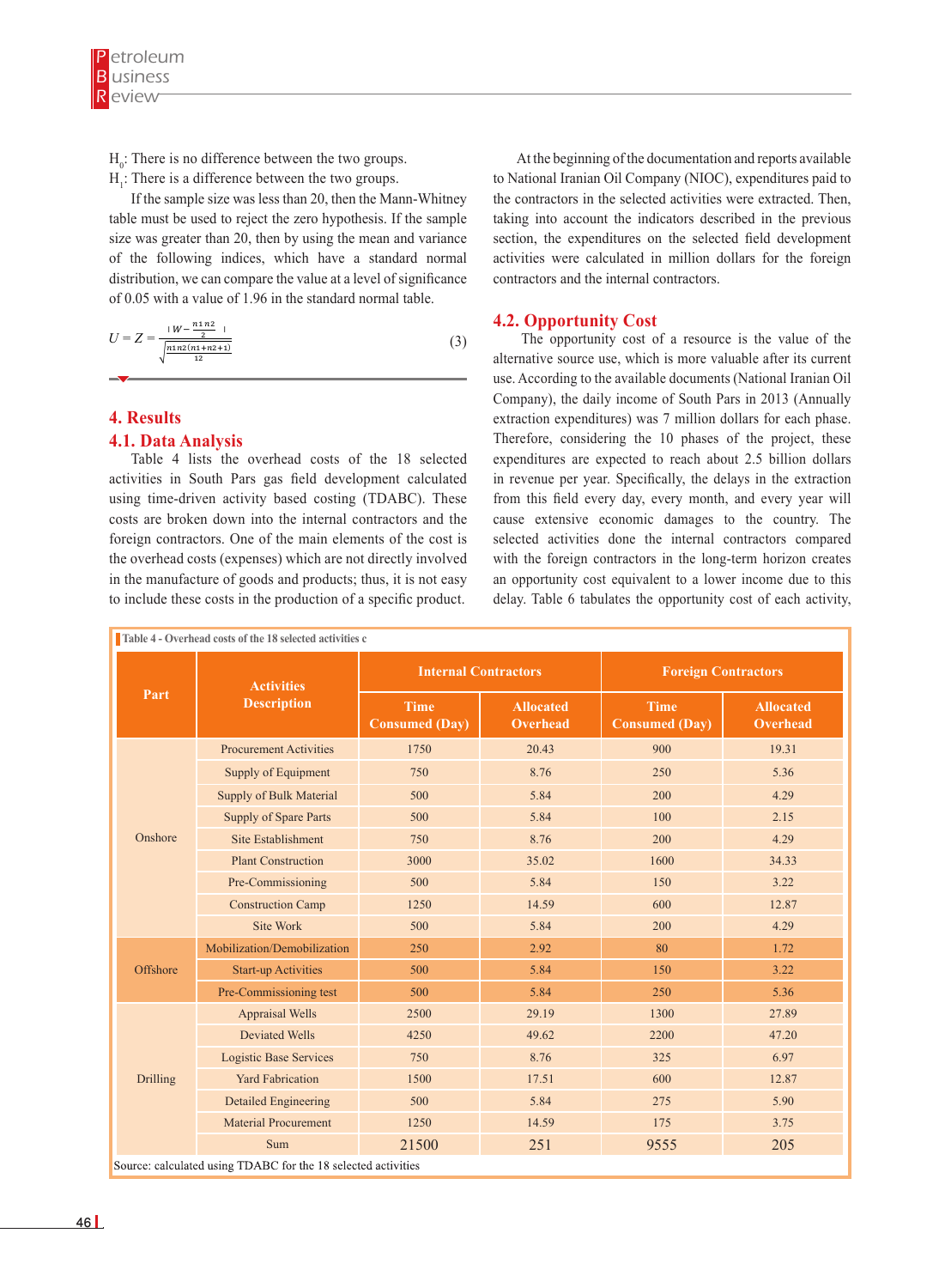

۷

|                            | Table 5 - Material and equipment costs classified based on |                               |                            |                                |                              | <b>Onshore</b>     |                          |                        |                          |           |                                 | <b>Offshore</b>    |                        |                        |                       | <b>Drilling</b>               |                         |                      |                             | <b>Sum</b>        |
|----------------------------|------------------------------------------------------------|-------------------------------|----------------------------|--------------------------------|------------------------------|--------------------|--------------------------|------------------------|--------------------------|-----------|---------------------------------|--------------------|------------------------|------------------------|-----------------------|-------------------------------|-------------------------|----------------------|-----------------------------|-------------------|
| <b>Type of Contractors</b> | <b>Contractors</b>                                         | <b>Procurement Activities</b> | <b>Supply of Equipment</b> | <b>Supply of Bulk Material</b> | <b>Supply of Spare Parts</b> | Site Establishment | <b>Plant Contraction</b> | Pre-Commissioning test | <b>Construction Camp</b> | Site Work | Demobilization<br>Mobilization/ | Star-up Activities | Pre-Commissioning test | <b>Appraisal Wells</b> | <b>Deviated Wells</b> | <b>Logistic Base Services</b> | <b>Yard Fabrication</b> | Detailed Engineering | <b>Material Procurement</b> | Sum (Million USD) |
|                            | Aria Naft Shahab                                           | 82                            | 1005                       | 967                            | 20                           | 69                 | 638                      | 47                     | 35                       | 166       | 29                              | 79                 | 14                     | 141                    | 420                   | 38                            | 39                      | 92                   | 198                         | 4080              |
|                            | Petro Paydar                                               | 76                            | 935                        | 899                            | 18                           | 64                 | 593                      | 44                     | 33                       | 154       | 32                              | 74                 | 13                     | 132                    | 391                   | 36                            | 37                      | 85                   | 185                         | 3799              |
|                            | Petro Sina                                                 | 78                            | 965                        | 928                            | 19                           | 66                 | 612                      | 45                     | 34                       | 159       | 26                              | 76                 | 14                     | 136                    | 404                   | 37                            | 38                      | 88                   | 191                         | 3799              |
|                            | Petro Pars                                                 | 68                            | 841                        | 809                            | 17                           | 58                 | 534                      | 39                     | 30                       | 139       | 25                              | 66                 | 12                     | 118                    | 352                   | 32                            | 33                      | 77                   | 166                         | 3416              |
| Internal Contractors       | <b>IDRO</b>                                                | 90                            | 1106                       | 1064                           | 22                           | 76                 | 702                      | 52                     | 39                       | 182       | 34                              | 87                 | 16                     | 156                    | 462                   | 42                            | 43                      | 101                  | 218                         | 4490              |
|                            | <b>OIEC</b>                                                | 80                            | 985                        | 948                            | 19                           | 67                 | 625                      | 46                     | 35                       | 162       | 28                              | 78                 | 14                     | 139                    | 412                   | 38                            | 38                      | 90                   | 194                         | 3998              |
|                            | <b>MAPNA</b>                                               | 73                            | 894                        | 860                            | 18                           | 61                 | 568                      | 42                     | 31                       | 147       | 29                              | 71                 | 13                     | 126                    | 374                   | 34                            | 35                      | 82                   | 177                         | 3634              |
|                            | <b>IOEC</b>                                                | 98                            | 1206                       | 1160                           | 24                           | 83                 | 765                      | 56                     | 42                       | 199       | 40                              | 95                 | 17                     | 170                    | 504                   | 46                            | 47                      | 110                  | 238                         | 4901              |
|                            | <b>NIDC</b>                                                | 80                            | 985                        | 948                            | 19                           | 67                 | 625                      | 46                     | 35                       | 162       | 26                              | 78                 | 14                     | 139                    | 412                   | 38                            | 38                      | 90                   | 194                         | 3996              |
|                            | <b>ISOICO</b>                                              | 86                            | 1055                       | 1015                           | 21                           | 72                 | 670                      | 49                     | 37                       | 174       | 34                              | 83                 | 15                     | 148                    | 441                   | 40                            | 41                      | 96                   | 208                         | 4287              |
|                            | <b>SUM</b>                                                 | 809                           | 9977                       | 9598                           | 197                          | 683                | 6332                     | 465                    | 350                      | 1645      | 303                             | 788                | 140                    | 1404                   | 4173                  | 380                           | 390                     |                      | 912 1970                    | 40516             |
|                            | Eni                                                        | 22                            | 384                        | 238                            | 6                            | 14                 | 269                      | 17                     | 16                       | 113       | 14                              | 21                 | $\,$ 8 $\,$            | 41                     | 162                   | 16                            | 18                      | 46                   | 88                          | 1493              |
|                            | State Oil                                                  | 23                            | 395                        | 245                            | 6                            | 14                 | 277                      | 17                     | 16                       | 117       | 14                              | 21                 | $\,$ 8 $\,$            | 43                     | 166                   | 17                            | 19                      | 48                   | 91                          | 1537              |
|                            | Total                                                      | 22                            | 391                        | 243                            | $\boldsymbol{7}$             | 14                 | 274                      | 17                     | 16                       | 115       | 12                              | 21                 | $\overline{7}$         | 42                     | 165                   | 17                            | 19                      | 47                   | 90                          | 1521              |
|                            | Toyo                                                       | 22                            | 380                        | 236                            | $\overline{7}$               | 14                 | 266                      | 17                     | 16                       | 112       | 10                              | 21                 | 6                      | 41                     | 160                   | 16                            | 18                      | 46                   | 87                          | 1474              |
| Foreign Contractors        | Daelim                                                     | 23                            | 399                        | 248                            | $\,8\,$                      | 14                 | 280                      | $17\,$                 | 17                       | 118       | 13                              | $22\,$             | $\,$ 8 $\,$            | 43                     | 168                   | 17                            | 19                      | 48                   | 91                          | 1553              |
|                            | <b>GS</b>                                                  | 23                            | 403                        | 250                            | 6                            | 14                 | 283                      | $18\,$                 | 17                       | 119       | 14                              | $22\,$             | $\,$ 8 $\,$            | 43                     | 170                   | 17                            | 19                      | 49                   | 92                          | 1567              |
|                            | Hyundai                                                    | 23                            | 397                        | 247                            | 6                            | 14                 | 278                      | $17\,$                 | 16                       | 117       | 14                              | $22\,$             | $\sqrt{5}$             | 43                     | 167                   | 17                            | 19                      | 48                   | 91                          | 1542              |
|                            | Samsung                                                    | 23                            | 401                        | 249                            | 9                            | 14                 | 281                      | $17\,$                 | 17                       | 118       | 12                              | $22\,$             | $\,$ $\,$              | 43                     | 169                   | 17                            | 19                      | 48                   | 92                          | 1561              |
|                            | Sagadril                                                   | 22                            | 388                        | 241                            | 6                            | 14                 | 272                      | $17\,$                 | 16                       | 114       | 11                              | 21                 | $\,$ 8 $\,$            | 42                     | 163                   | 17                            | 18                      | 47                   | 89                          | 1505              |
|                            | Schlumberger                                               | 37                            | 652                        | 405                            | 10                           | 23                 | 457                      | $28\,$                 | $27\,$                   | 192       | 15                              | $22\,$             | $\overline{9}$         | 43                     | 275                   | 28                            | 31                      | 79                   | 149                         | 2484              |
|                            | Sum                                                        | 241                           | 4191                       | 2601                           | 71                           | 150                | 2938                     | 183                    | 173                      | 1236      | 129                             | 214                | 76                     | 424                    | 1764                  | 180                           | 199                     | 506                  | 960                         | 16236             |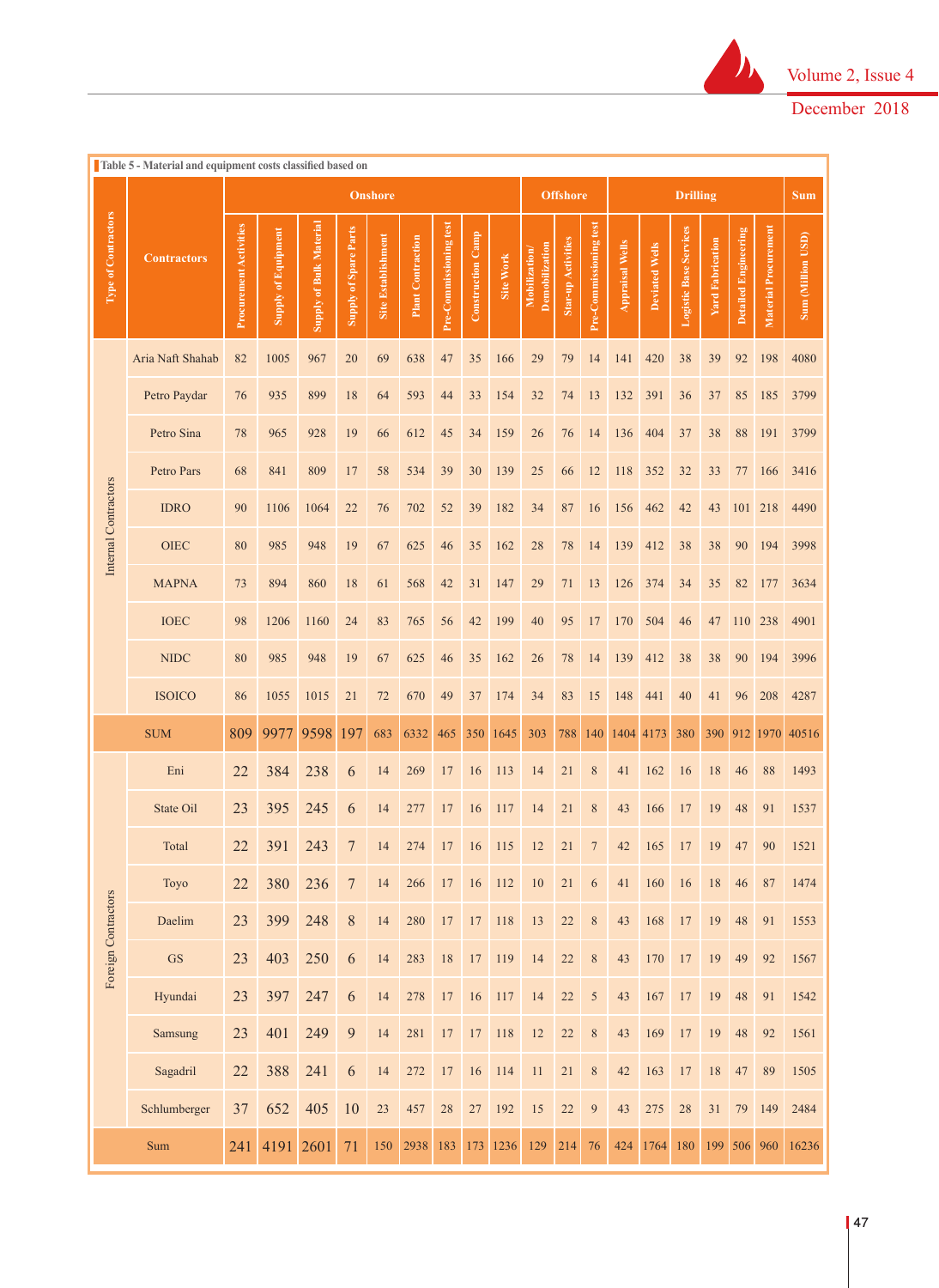| Table 6 - The opportunity cost of the internal contractors |                |                                        |                                       |                                          |
|------------------------------------------------------------|----------------|----------------------------------------|---------------------------------------|------------------------------------------|
| <b>Activities Description</b>                              | Delay (Day)    | <b>The Portion of</b><br>each Activity | <b>Daily Revenue</b><br>of South Pars | <b>Opportunity Cost</b><br>(Million USD) |
| <b>Procurement Activities</b>                              | 35             | 0.10                                   | 18                                    | 46                                       |
| Supply of Equipment                                        | 21             | 0.07                                   | 18                                    | 26                                       |
| <b>Supply of Bulk Material</b>                             | 13             | 0.05                                   | 18                                    | 11                                       |
| <b>Supply of Spare Parts</b>                               | 17             | 0.02                                   | 18                                    | 6                                        |
| <b>Site Establishment</b>                                  | 23             | 0.04                                   | 18                                    | 17                                       |
| <b>Plant Construction</b>                                  | 58             | 0.02                                   | 18                                    | 21                                       |
| Pre-Commissioning                                          | 15             | 0.01                                   | 18                                    | 3                                        |
| <b>Construction Camp</b>                                   | 27             | 0.02                                   | 18                                    | 10                                       |
| Site Work                                                  | 13             | 0.04                                   | 18                                    | 9                                        |
| Mobilization/Demobilization                                | $\overline{7}$ | 0.01                                   | 18                                    |                                          |
| <b>Start-up Activities</b>                                 | 15             | 0.01                                   | 18                                    | $\overline{3}$                           |
| Pre-Commissioning test                                     | 10             | 0.01                                   | 18                                    | $\overline{2}$                           |
| <b>Appraisal Wells</b>                                     | 50             | 0.08                                   | 18                                    | 72                                       |
| <b>Deviated Wells</b>                                      | 85             | 0.04                                   | 18                                    | 62                                       |
| <b>Logistic Base Services</b>                              | 18             | 0.08                                   | 18                                    | 26                                       |
| <b>Yard Fabrication</b>                                    | 38             | 0.03                                   | 18                                    | 20                                       |
| <b>Detailed Engineering</b>                                | 9              | 0.02                                   | 18                                    | 3                                        |
| <b>Material Procurement</b>                                | 45             | 0.35                                   | 18                                    | 282                                      |
| Total                                                      | 498            | 1.00                                   | 324                                   | 637                                      |

demonstrates the comparison of the execution time between the internal contractors and foreign contractors, and presents the effect of delays on the gas production in South Pars.

## **4.3. Cost After Using Indicators**

In order to calculate the final coefficients adjustment of each activity, the average relevant indices (as described in the third section) have been considered. Since expenditures on the foreign contractors have been extracted based on the documents issued in 2003 and the foreign contractors were obtained in the same year, 2003 was chosen as the base year. Therefore, in order to equalize and compare the costs, the costs of the internal contractors were divided by the average indicators obtained in the year 2003. Moreover, they were calculated based on the base year (2003) expenditures.

## **4.4. Inferential analysis**

In the inferential statistics section, the normalization of variables is first checked. Then, an appropriate sampling method is selected to compare the contractors. Based on the Shapiro-Wilkes test used herein, two assumptions are considered:

 $H_0$ : The associated variable has a normal distribution.

 $H<sub>1</sub>$ : The associated variable does not have a normal distribution.

The results of the Shapiro-Wilkes test are presented in Table 8:

# **4.5. Comparing Total Expenditures on the Internal Contractors and the Foreign Contractors**

In order to compare the costs of the internal contractors and foreign contractors, three areas of onshore, offshore, and drilling were used. Statistical assumptions are defined as follows:

 $H_0$ : There is no significant difference between the total expenditures on the selected activities of the internal and foreign contractor in South Pars field development.

 $H_1$ : There is a significant difference between the total expenditures on the selected activities of the internal and foreign contractor in South Pars field development.

The corresponding results of the Mann-Whitney test are presented in Table 9:

The findings in the above table show that after applying international price changes and internal indices, the significance level of the Mann-Whitney statistics is higher than 0.05, and thus the zero hypothesis is accepted. In other words, although the expenditures on the internal contractors are higher than those on the foreign contractors, the internal contractors do not significantly differ from the external contractors at a 95% confidence level.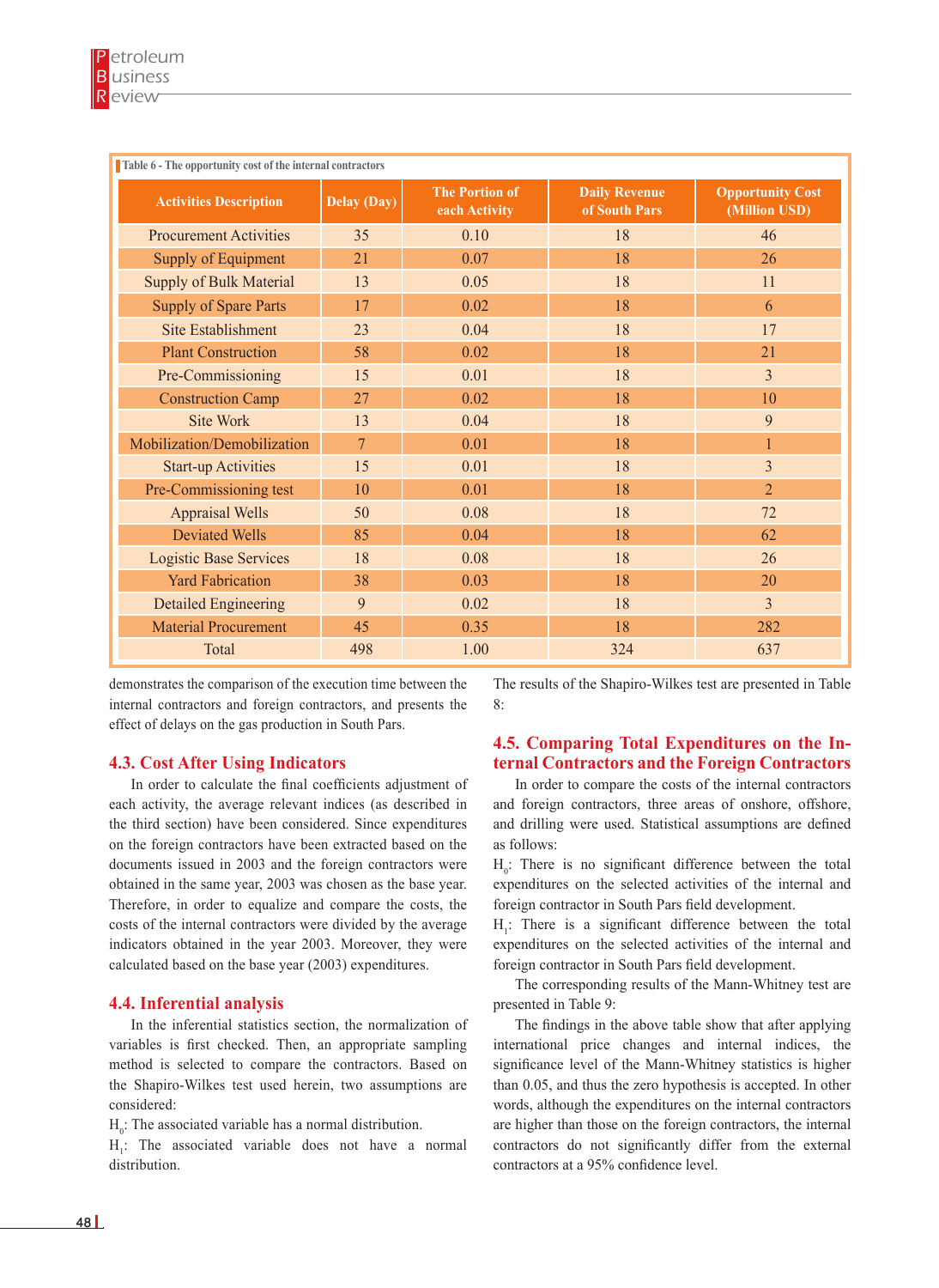

|                      | Table 7 - Total cost (applying to international price changes and the internal indices) |                               |                            |                                |                              |                    |                          |                        |                   |                |                                |                    |                        |                        |                       |                               |                         |                      |                             |                   |
|----------------------|-----------------------------------------------------------------------------------------|-------------------------------|----------------------------|--------------------------------|------------------------------|--------------------|--------------------------|------------------------|-------------------|----------------|--------------------------------|--------------------|------------------------|------------------------|-----------------------|-------------------------------|-------------------------|----------------------|-----------------------------|-------------------|
|                      |                                                                                         |                               |                            |                                |                              | <b>Onshore</b>     |                          |                        |                   |                |                                | <b>Offshore</b>    |                        |                        |                       | <b>Drilling</b>               |                         |                      |                             | <b>Sum</b>        |
| Type of Contractors  | <b>Contractors</b>                                                                      | <b>Procurement Activities</b> | <b>Supply of Equipment</b> | <b>Supply of Bulk Material</b> | <b>Supply of Spare Parts</b> | Site Establishment | <b>Plant Contraction</b> | Pre-Commissioning test | Construction Camp | Site Work      | Demobilization<br>Mobilization | Star-up Activities | Pre-Commissioning test | <b>Appraisal Wells</b> | <b>Deviated Wells</b> | <b>Logistic Base Services</b> | <b>Yard Fabrication</b> | Detailed Engineering | <b>Material Procurement</b> | Sum (Million USD) |
|                      | Aria Naft Shahab                                                                        | 36                            | 435                        | 419                            | $\overline{9}$               | 30                 | 277                      | 21                     | 16                | 72             | 13                             | 35                 | $\boldsymbol{6}$       | 63                     | 184                   | 17                            | 18                      | 40                   | 86                          | 1776              |
|                      | Petro Paydar                                                                            | 34                            | 405                        | 389                            | $\,$ $\,$                    | 28                 | 258                      | 19                     | 15                | 67             | 14                             | 32                 | 6                      | 58                     | 172                   | 16                            | 17                      | 37                   | 81                          | 1656              |
|                      | Petro Sina                                                                              | 35                            | 418                        | 402                            | $\,$ $\,$                    | 29                 | 266                      | 20                     | 15                | 69             | 11                             | 33                 | 6                      | 60                     | 177                   | 16                            | 17                      | 38                   | 83                          | 1705              |
|                      | Petro Pars                                                                              | 30                            | 364                        | 350                            | $\overline{7}$               | 25                 | 232                      | 17                     | 13                | 60             | 11                             | 29                 | 5                      | 52                     | 155                   | 14                            | 15                      | 33                   | 72                          | 1487              |
| Internal Contractors | <b>IDRO</b>                                                                             | 40                            | 479                        | 461                            | 10                           | 33                 | 306                      | 23                     | 18                | 79             | 15                             | 38                 | $\overline{7}$         | 69                     | 202                   | 19                            | 19                      | 44                   | 95                          | 1957              |
|                      | <b>OIEC</b>                                                                             | 35                            | 427                        | 410                            | 9                            | 30                 | 272                      | 20                     | 16                | 71             | 12                             | 34                 | 6                      | 61                     | 180                   | 17                            | 17                      | 39                   | 85                          | 1741              |
|                      | <b>MAPNA</b>                                                                            | 32                            | 387                        | 373                            | $\,8$                        | 27                 | 247                      | 18                     | 14                | 64             | 13                             | 31                 | 6                      | 55                     | 164                   | 15                            | 16                      | 36                   | 77                          | 1582              |
|                      | <b>IOEC</b>                                                                             | 43                            | 523                        | 503                            | 11                           | 36                 | 333                      | 25                     | 19                | 86             | 17                             | 41                 | 7                      | 75                     | 221                   | 20                            | 21                      | 48                   | 103                         | 2133              |
|                      | <b>NIDC</b>                                                                             | 36                            | 427                        | 411                            | $\overline{9}$               | 30                 | 272                      | 20                     | 16                | 71             | 11                             | 34                 | $\boldsymbol{6}$       | 62                     | 181                   | 17                            | 17                      | 39                   | 85                          | 1743              |
|                      | <b>ISOICO</b>                                                                           | 38                            | 457                        | 440                            | 9                            | 32                 | 292                      | 22                     | 17                | 76             | 15                             | 36                 | $\overline{7}$         | 65                     | 193                   | 18                            | 19                      | 42                   | 91                          | 1868              |
|                      | <b>Opportunity Cost</b>                                                                 | 25                            | 10                         | $\overline{4}$                 | $\overline{2}$               | 6                  | 8                        | $\mathbf{1}$           | 4                 | $\overline{4}$ | $\mathbf{1}$                   | $\mathbf{1}$       | $\mathbf{1}$           | 28                     | 24                    | 10                            | $\,$ $\,$               | 1                    | 111                         | 250               |
|                      | <b>SUM</b>                                                                              | 384                           | 4333                       | 4162                           | 90                           | 306                | 2765                     | 205                    | 162               | 719            | 133                            | 345                | 64                     | 649                    | 1852                  | 178                           | 184                     | 399                  | 970                         | 17898             |
|                      | Eni                                                                                     | 24                            | 384                        | 238                            | 6                            | 14                 | 272                      | 17                     | 17                | 114            | 14                             | 21                 | $\,$ $\,$              |                        | 166                   | 17                            | 19                      | 47                   | 88                          | 1508              |
| Foreign Contractors  | State Oil                                                                               | 24                            | 396                        | 246                            | 6                            | 14                 | 280                      | 17                     | 18                | 117            | 14                             | 22                 | $\,$ $\,$              | 45                     | 170                   | 18                            | 20                      | 48                   | 91                          | 1553              |
|                      | Total                                                                                   | 24                            | 392                        | 243                            | $\,8$                        | 14                 | 277                      | 17                     | 17                | 116            | 12                             | 21                 | 7                      | 44                     | 169                   | 17                            | 19                      | 47                   | 90                          | 1535              |
|                      | Toyo                                                                                    | 24                            | 380                        | 236                            | $\overline{7}$               | 14                 | 270                      | 17                     | 18                | 113            | 10                             | 21                 | 7                      | 44                     | 166                   | 17                            | 20                      | 46                   | 87                          | 1497              |
|                      | Daelim                                                                                  | 26                            | 400                        | 248                            | $\,$ $\,$                    | 15                 | 283                      | 18                     | 18                | 118            | 13                             | 22                 | 9                      | 46                     | 174                   | 18                            | 20                      | 49                   | 92                          | 1577              |
|                      | <b>GS</b>                                                                               | 26                            | 404                        | 251                            | 6                            | 15                 | 287                      | 18                     | 18                | 119            | 14                             | 22                 | 9                      | 47                     | 175                   | 18                            | 20                      | 50                   | 93                          | 1591              |
|                      | Hyundai                                                                                 | 25                            | 398                        | 247                            | 6                            | 15                 | 283                      | 18                     | 18                | 118            | 14                             | 22                 | 6                      | 46                     | 172                   | 18                            | 21                      | 49                   | 91                          | 1565              |
|                      | Samsung                                                                                 | 25                            | 402                        | 249                            | $\overline{9}$               | 15                 | 284                      | 18                     | 18                | 119            | 12                             | 22                 | $\boldsymbol{9}$       | 46                     | 174                   | 18                            | 21                      | 49                   | 92                          | 1582              |
|                      | Sagadril                                                                                | 24                            | 388                        | 241                            | $\sqrt{6}$                   | 14                 | 276                      | 17                     | $18\,$            | 115            | 11                             | $21\,$             | $\boldsymbol{9}$       | 45                     | 168                   | 17                            | $20\,$                  | $48\,$               | 89                          | 1528              |
|                      | Schlumberger                                                                            | 39                            | 653                        | 405                            | 10                           | 24                 | 460                      | 29                     | $28\,$            | 193            | 15                             | $22\,$             | 10                     | 46                     | 279                   | 29                            | 33                      | 79                   | 150                         | 2504              |
|                      | Sum                                                                                     | 260                           | 4196                       | 2605                           | 73                           | 154                | 2972                     | 186                    | 186               | 1240           | 131                            | 217                | 81                     | 452                    | 1812                  | 187                           | 212 512                 |                      | 964                         | 16440             |

| <b>Test Type</b> | <b>Condition</b> | <b>Significance Level</b> | <b>Statistics</b> | <b>Research Variables</b> |
|------------------|------------------|---------------------------|-------------------|---------------------------|
| Nonparametric    | Abnormal         | 0.001                     | 0.747             | Onshore                   |
| Nonparametric    | Abnormal         | 0.001                     | 0.786             | <b>Offshore</b>           |
| Nonparametric    | Abnormal         | 0.001                     | 0.765             | <b>Drilling</b>           |
| Nonparametric    | Abnormal         | 0.013                     | 0.753             | <b>Total Cost</b>         |